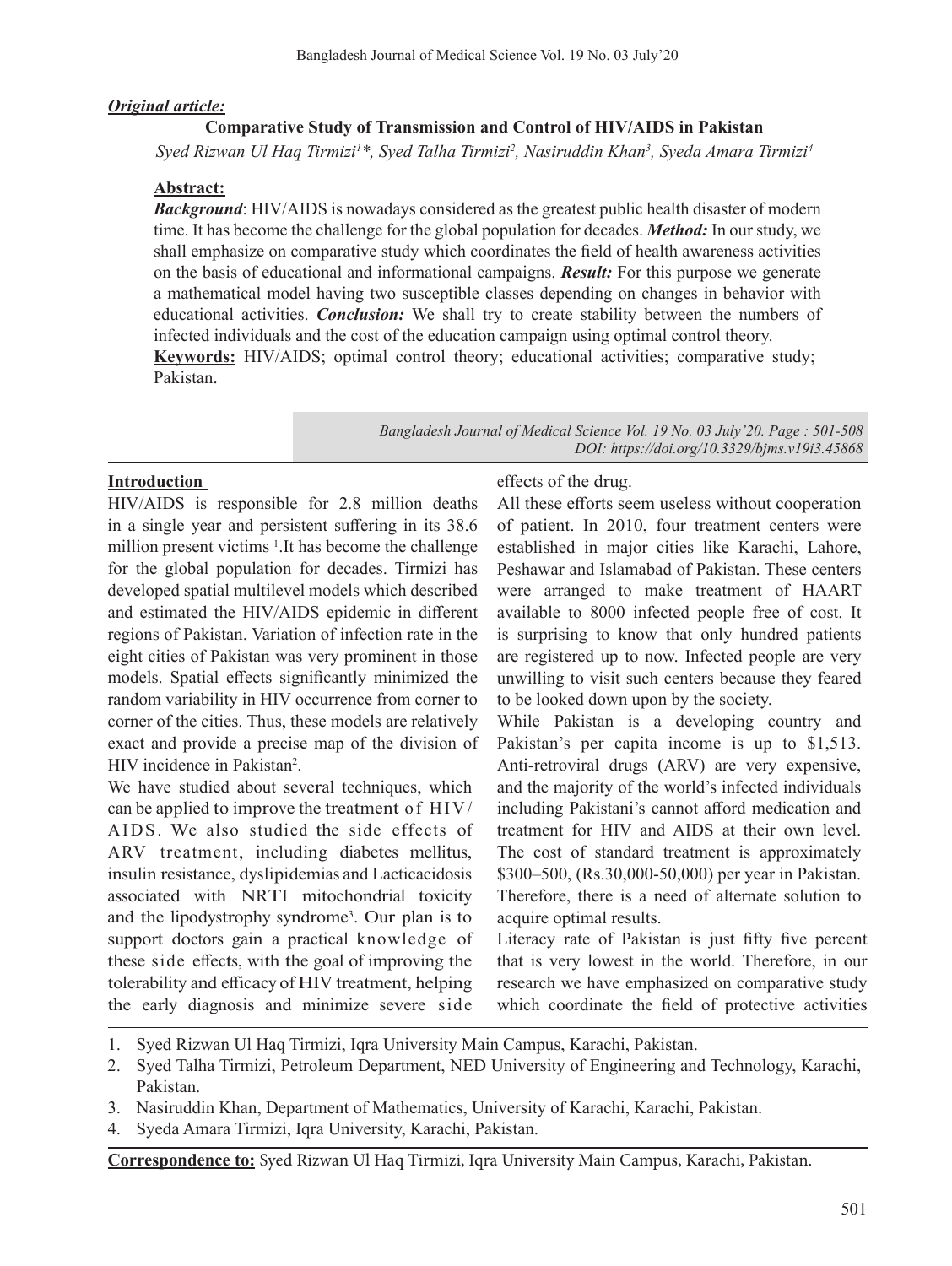on the basis of educational and informational campaigns. The health educational projects about HIV, can enhance awareness, improves integrity into society and helps family solidarity. Government and nongovernmental interventions in Pakistan should begin flash campaigns to give information and educational materials to the people about the preventive measures of the disease. Then this emphasis can move towards the treatment campaigns that will be great achievement in decreasing the new HIV infections.

In thisstudy we are going to generate a mathematical model having two susceptible classes depending on changes in behavior with educational activities.

# **Preliminaries**

As we have explained above, mathematical models are used in comparing, forecasting, applying, estimating and optimizing a number of findings, prevention and treatment and control programs<sup>4</sup>. We introduce the given below definitions and theorems necessary to optimize the model of HIV/AIDS.

# **Optimal Control Method:**

Optimal control theory is being used as a mathematical tool in decisions making about complex biological situations and it is a part of calculus of variations. Optimal control methods are used in generating and evaluating optimal strategies to control many types of infectious diseases <sup>5</sup>. For example, it can be used to calculate the percentage of the population in time base epidemic model to lessen the infected people and the cost of treatment policy.

The performance of a dynamic system is defined by the state variable (s). We assume that we can control state variable's'by applying a suitable control 'x'. We observed that the dynamic system (state x) be subject to another control u. We can generate minimize or maximize objective function  $J(u(t),x(t),t)$  by

adjusting the control that achieves the preferred goal,

and the required costs to attaining it. The optimal control is acquired when the preferred objective is attained with the minimum cost. The functions depend on the state variable 'x' and the control 'u'. Even though There are different techniques for estimating the optimal control for a particular model but Pontryagin Maximum Principle is very specific and gives us the best calculation of the optimal control for the ordinary differential equations model with constraints<sup>5</sup>.

An optimal control problem showed the following properties:

- (i) Controllability: capability to use controls to direct a system from one point to another.
- (ii) Observability: assuming system info from control input and observe output.
- (iii) Stabilization: applying controls towards force stability.

The main purpose of the optimal control problem is to give solution with some initial conditions that need to fulfil by an optimal control and related state. We are going to explain the logical difference between the necessary and sufficient conditions of solution sets.

Considering the following optimal control problem:

$$
\begin{aligned}\n\min_{u} \{ \varphi \left( t_f, x(t_f) \right) + \int_{0}^{t'} g_o \left( t, x(t), u(t) \right) dt \} \\
\text{Where state vector is}\n\end{aligned} \tag{1}
$$

where state vector is  

$$
f(x(t)) = [x_1(t), x_2(t), \dots, x_n(t)]^T \in R^n
$$

And the control vector is.<br>  $(u(t)) = [u_1(t), u_2(t), \dots \dots \dots u_n(t)]^T \in R^m$ 

The state and the control variables are directed by the ordinary differential equations of first order:

$$
\frac{dx}{dt} = f(t, x(t), u(t))
$$
\n
$$
x_o = x(0), 0 \le t \le t_f
$$
\n(2)

The functions given below are differentiable w.r.t. every component of x and u, and piecewise continuous w.r.t.'t'.

 $f(h_o): T \times R^n \times R^m \rightarrow R^n$ <br> $f(g_o): T \times R^n \times R^m \rightarrow R^n$ 

that

# **Pontryagin's Maximum Principle:**

The Pontryagin's Maximum Principle is used to change the objective function of maximization or minimization with the state variable 'x'into pointwise maximizing or minimizing of the Hamiltonian w.r.t the control.

The Hamiltonian  $H(t, x, u, \lambda)$  is a four variables function where x and u are functions of 't' While  $\lambda$  is an adjoint variable with function of $<sup>t</sup>$ .</sup>

**Theorem 1**. There exists a piecewise differential adjoint variable $\lambda(t)$  whenever

 $u^*(t)$  and  $x^*(t)$  are optimal, such

$$
H(t, x^*(t), u(t), \lambda(t)) \leq H(t, x^*(t), u^*(t), \lambda(t))
$$
  

$$
\forall u
$$

Where the Hamiltonian H is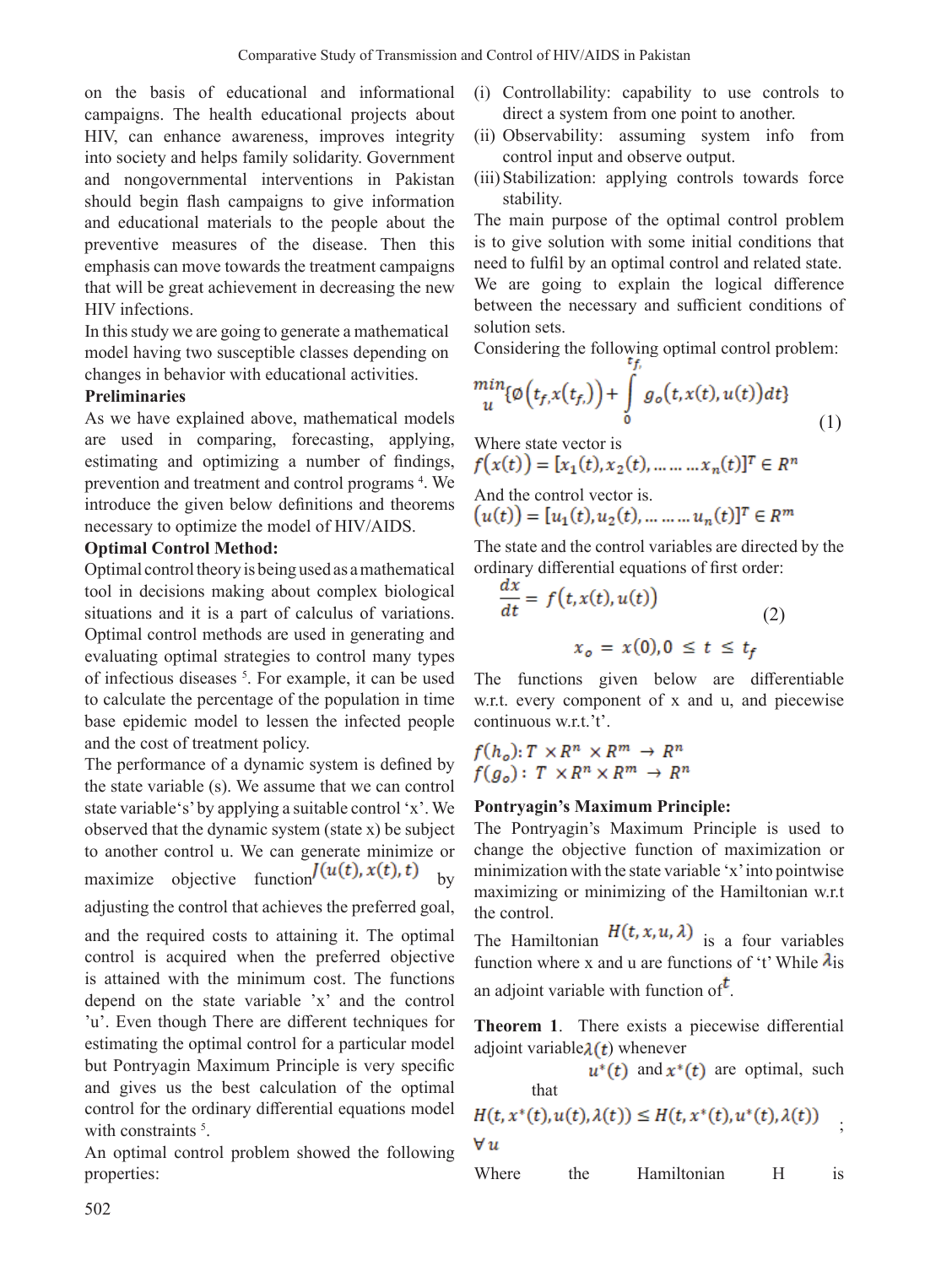$$
H = f(t, x(t), u(t)) + \lambda(t)g(t, x(t), u(t))
$$
  
And  

$$
\frac{\lambda(t)}{dt} = -\frac{\partial H(t, x^*(t), u^*(t), \lambda(t))}{\partial x}
$$
  

$$
\lambda(t_f) = 0
$$
  
Necessary conditions: If  $u^*(t)$  and  $x^*(t)$  are optimal, then the below conditions must satisfy:  

$$
\frac{\lambda(t)}{\lambda(t)} = -\frac{\partial H(t, x^*(t), u^*(t), \lambda(t))}{\partial x}
$$
  

$$
\lambda(t_f) = 0,
$$
  

$$
\frac{\partial H(t, x^*(t), u^*(t), \lambda(t))}{\partial u} = 0
$$
  
Then  $\frac{\partial u}{\partial u}$   
Sufficient conditions:  $\frac{u^*(t), x^*(t)}{\partial x}$  and  $\frac{\lambda(t_f)}{\partial x}$  fulfill the below conditions:  

$$
\frac{\lambda(t)}{\lambda(t_f)} = 0,
$$
  

$$
\lambda(t_f) = 0,
$$
  

$$
\frac{\partial H(t, x^*(t), u^*(t), \lambda(t))}{\partial u} = 0
$$
  

$$
\frac{\partial H(t, x^*(t), u^*(t), \lambda(t))}{\partial u} = 0
$$

is sufficient for  $\mathbb{C}$  and  $\mathbb{C}$  are optimal.

(3)

# **Sensitivity analysis:**

Sensitivity analysis is used to decide whether the infectious disease will spread in the population or not. We perform the analysis by calculating the sensitivity indices of the basic reproduction number  $R_{\circ}$  In the sensitivity analysis, we apply the normalized forward sensitivity index of a variable which is defined as

$$
r_k^{j_o} := \frac{\partial J_o}{\partial k} \times \frac{k}{J_o}
$$

Where is an invariant J depends on a parameter 'k'.

# **Brownian motion**

R. Brown is defined the perpetual, irregular random motion of small particles absorbed in a liquid or gas, which is known as Brownian motion. The molecules of the surrounding medium can be explained by perpetual collisions of the particle. The stochastic process linked with the Brownian motion is called the Brownian process. Thus Brownian motion is playing important role in the field of modern quantitative finance. Definitely, the simple continuous time model for financial asset prices assumes that the log-return of a known financial asset explained by a Brownian motion. It has a lot of interesting application in epidemiology<sup>6</sup>.

Definition: Consider a probability space  $(\Omega, F, P)$  with filtration  $\{F_t\}_{t \geq t_0}$ . Brownian motion which is a real valued continuous function  ${F_t}$  with the modified process  ${B_t}$   $\}$   $\in$   $\{F_t\}$  with the modified process  ${B_t}$   $\}$   $\in$   $\in$   $\{F_t\}$   $\in$   $\{F_t\}$   $\in$   $\{F_t\}$   $\in$   $\{F_t\}$   $\in$   $\{F_t\}$   $\in$   $\{F_t\}$   $\in$   $\{$ (i)  $B_o = 0$ 

(ii) 
$$
0 \le s < t < \infty
$$
, then  $B_t - B_s$  is normally distributed with zero mean and variance equal to t-s;

- (iii)  $B_t B_s$  is independent of  $\{F_s\}$  for  $0 \le s < t < \infty$
- (iv)  $t \geq 0$ ,  $B_t$  is continuous.<sup>4</sup>

# The multi-dimensional **Ito**, formula

Let  $\mathcal{L}(\mathcal{U})$  be a  $\mathcal{U}(\mathcal{U})$  is process of d-dimensionalon  $\mathcal{U}(\mathcal{U})$  with the stochastic differential <sup>5</sup>. i.e., a stochastic process of the form:

$$
dx(t) = f(t)dt + g(t)dB(t)
$$
  
Where  $f \in L^{1}(R +;R^{d})$  and  $g \in L^{2}(R +;R^{d \times m})$ .  
(4)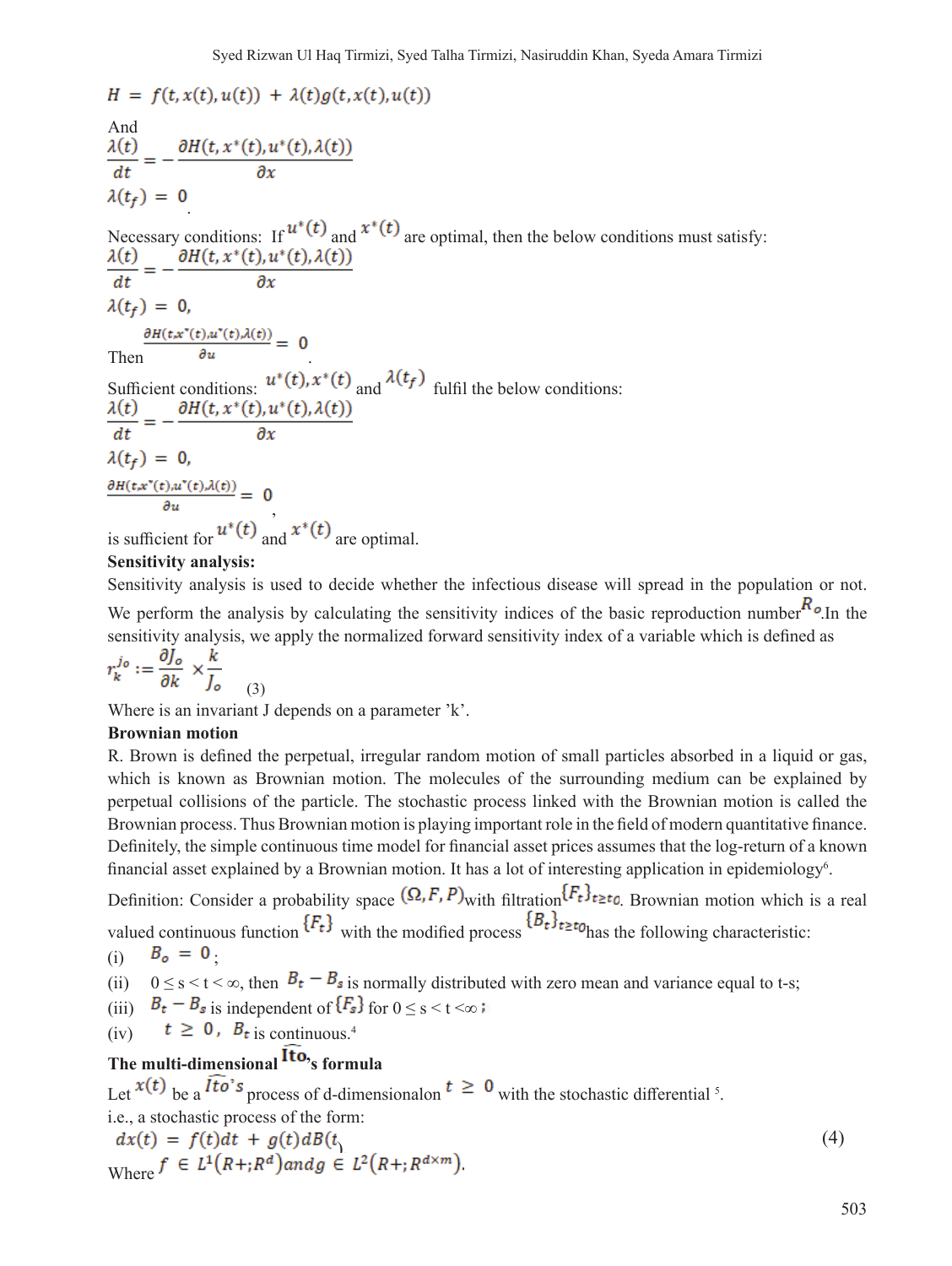Then any  $V(x(t),t)$  is again an Ito's process with the stochastic differential,

which is given by  
\n
$$
dV(x(t),t) = \left[ V_t(x(t),t) + V_x(x(t),t)f(t) + \frac{1}{2}trace(g^T(t)V_{xx}(x(t),t)g(t)) + V_x(x(t),t)g(t)dB(t) \right]
$$
\n(5)

Note that<br>  $dtdt = 0, dB(t_i)dt = 0, dB_i dB_i = dt, dB_i dB_i = 0$  if  $i \neq j$ .

### **Stability in probability theory**

Consider the general stochastic system:<br> $dx(t) = f(t, x(t))dt + g(t, x(t))dB(t)$ 

for  $t \ge 0$  with primary conditions  $x(0) = x_o$ . The solution is indicated by  $x(t, x_o)$ . Assume that  $f(t, 0) = g(t, 0) = 0$ ;  $\forall t \ge 0$ , the equilibrium  $x = 0$  of the system is supposed to be:

(i) Probabilistic Stable; 
$$
\forall \in > 0
$$
, if\n $\lim_{x_o \to x} P\left(\sup_{t \geq 0} |x(t, x_o)| \geq \in\right) = 0$ \n(ii) Exponentially stable;  $\forall x_o \in R^n$  if\n $\lim_{x_o \to x} \left(\sup_{t \geq 0} \frac{1}{t} \ln |x(t, x_o)| < 0\right)$ 

### **Differential Operator**

The equation of the differential operator L:<br>  $dx(t) = f(x(t), t)dt + g(x(t), t)dB(t) t \ge t_o$ 

By

$$
L = \frac{\partial f(x(t),t)}{\partial t} + \sum_{i=1}^{d} f(x,t) \frac{\partial}{\partial x_i} + \frac{1}{2} \sum_{i,j=1}^{d} [g(x,t)g^T(x,t)]_{i,j} \frac{\partial^2}{\partial x_i \partial x_j}.
$$

If apply L on a function  $V \in C^{2,1}(S_h \times R_+; R_+)$ then

$$
LV = V_t(x, t) + V_x(x, t) + \frac{1}{2}trace[g^T(x, t)V_{xx}(x, t)g(x, t)],
$$
  
\n
$$
V_t = \frac{\partial V}{\partial t}, Vx = \frac{\partial V}{\partial x_1}, ..., \frac{\partial V}{\partial x_d}, Vxx = \left(\frac{\partial^2 V}{\partial x_i \partial x_j}\right)_{d \times d}
$$

In the next section, we formulate our model and discuss briefly about its stability analysis.

# **An Optimal Control Mathematical Model**

We are going to develop an optimal control model for HIV/AIDS with HIV prevention mass media campaigns and withdrawal of individuals with AIDS. These campaigns are offered to dividing susceptible into two subclasses, namely  $\int$  and  $s_1$ , where  $s_1$  is the class who has decided to change their activities due to an effective educational campaign. Consequently class  $s_1$  has lesser transmission rates than the susceptible class  $\overline{s}$ . Consider an optimal control ordinary differential equation model:

$$
s'(t) = -(t_{r_1} + t_{r_2})E(t)s(t) - \alpha_1 s(t)J(t) + \Lambda - ds(t)
$$
  
\n
$$
s'_1(t) = t_{r_1}E(t)s(t) - \alpha_2 s_1(t)J(t) - ds_1(t)
$$
  
\n
$$
J'(t) = \alpha_1 s(t)J(t) + \alpha_2 s_1(t)J(t) + dJ(t) - \delta J(t)
$$
  
\n
$$
A'(t) = (\mu + \delta)A
$$
\n(6)

With initial condition  $s(0)$ ,  $s_1(0)$ ,  $J(0)$ <sub>and</sub>  $A(0)$ All parameters in the model are positive. While  $N = s + s_1 + J + A$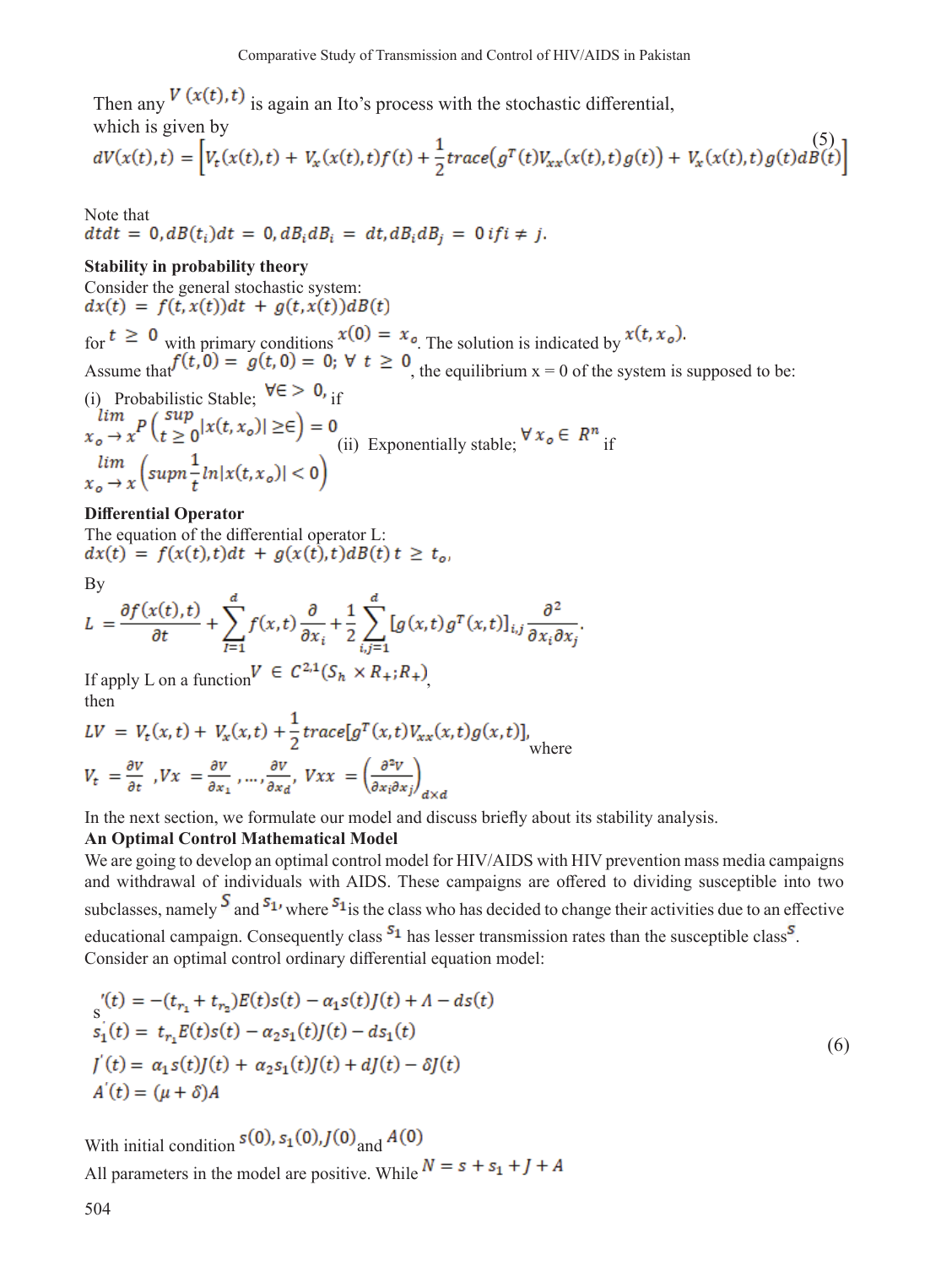Where

 $s(t) =$ Susceptible class

- $s_1(t) =$  Susceptible class those have changed their behavior educational activities about HIV/AIDS.
- $J(t) =$  HIV positive individuals are sexually active.

$$
A^{(t)} = \text{Aids patients}
$$

 $E(t)$  = Educational activities about HIV/AIDS program.

 $t_{r_1}, t_{r_2} =$ Transfer rate to the educated susceptible classes

 $\alpha_1, \alpha_2 =$  Infection rate

Its feasible region is

$$
\omega = \{s(t), s_1(t), J(t), A(t)\epsilon R^4; 0 \le N(t) \le \frac{\alpha}{d}\}
$$

Where  $N = s + s_1 + J + A$ 

Also  $N'(t) = \Lambda dN(t)$ 

Its solution is

$$
N(t) = N(0)e^{-dt} - \frac{\Lambda}{d}(1 - e^{-dt})
$$

 $t = 0N(0) = \frac{\Lambda}{a}$ 

Thus every solution of the model (6) with initial values will remain in invariant region;

Then the objective function

$$
z = \int_0^t [E^2 + A(s + s_1) + J] dt \quad 0 \le z(t) \le \alpha \le 1
$$

Where  $\alpha$  is the treatment rate and taking E in square form to ensure convexity of the problem. Our problem is of minimization i.e. minimizing the infected population which means increase the susceptible population. Where both objective function and equations (6) are linear in this control system and one can see that there exist an optimal states and control.

For optimal control, we require to drive basic conditions.

By using Pontryagin's maximum principle, the Hamiltonian for this problem is stated as  $H(t, s, s_1, J, A, \lambda_1, \lambda_2, \lambda_3, \lambda_4)$ 

$$
E^{2} + A(s + s_{1}) + J + \lambda_{1} \left\{ -(t_{r_{1}} + t_{r_{2}})E(t)s(t) - \alpha_{1}s(t)J(t) + \Lambda - ds(t) \right\} + \lambda_{2} \left\{ t_{r_{1}}E(t)s(t) - \alpha_{2}s_{1}(t)J(t) - ds_{1}(t) \right\} + (7) + \lambda_{3} \left\{ \alpha_{1}s(t)J(t) + \alpha_{2}s_{1}(t)J(t) + dJ(t) - \delta J(t) \right\} + \lambda_{4}(\mu + \delta)A
$$

For a given  $E^*$  (optimal control),  $S^*$ ,  $S_i^*$ ,  $J^*$  and  $A^*$  be the optimal solution are given for the optimal control problem. Then the costate variables satisfying the below equations

$$
\frac{d\lambda_1}{dt} = -\left[ A + \lambda_1 \{ t_{r_1} E(t) - t_{r_2} E(t) - \alpha_1 J(t) - d \}_{+} \lambda_2 t_{r_1} E(t) + \lambda_3 \alpha_1 J(t) \right]
$$
\n
$$
\frac{d\lambda_2}{dt} = -\left[ A + \lambda_2 \{ -\alpha_2 J(t) - d \}_{+} \lambda_3 \alpha_2 J(t) \right]
$$
\n
$$
\frac{d\lambda_3}{dt} = -\left\{ 1 + \lambda_1 (-\alpha_1 s(t))_{+} \lambda_2 (-\alpha_2 s(t)) + \lambda_3 (\alpha_1 s(t) + \alpha_2 s_1(t) - d - \delta) \right\}
$$
\n
$$
\frac{d\lambda_4}{dt} = \lambda_4 (\mu + d) \tag{8}
$$

With the transversally properties<br>  $\lambda_1(t) = \lambda_2(t) = \lambda_3(t) = \lambda_4(t) = 0$ 

And the optimal control adopts the form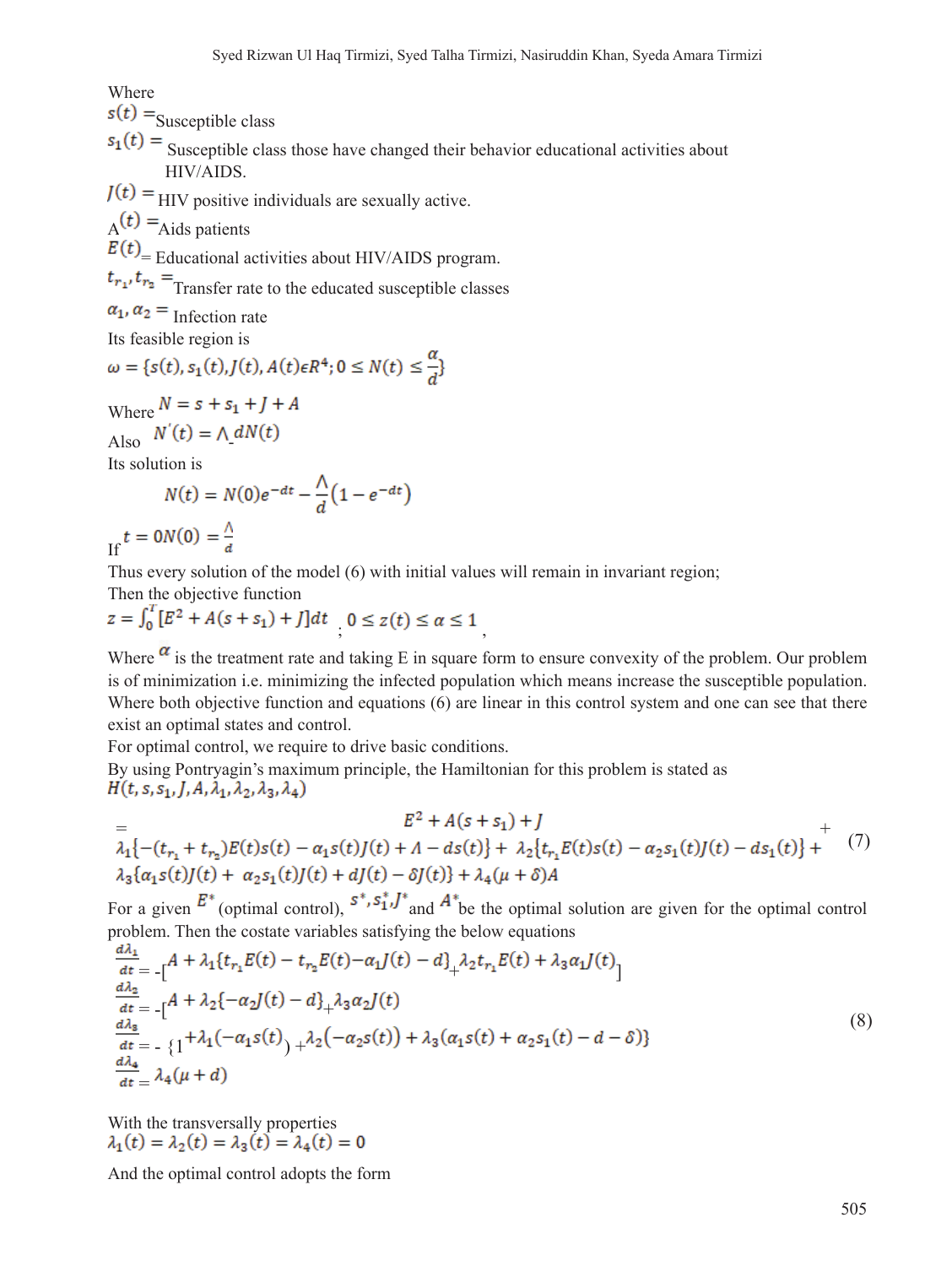$$
E^*(t) = \min \left[ \max \left( \frac{(\lambda_1 - \lambda_2) t_{r_1} s(t) + \lambda_1 t_{r_2} s(t)}{2}, a \right) \right]
$$
(9)

Proof: Using Pontryagin maximum principle, we have to calculate partial derivative of the Hamiltonian w.r.t state variable. Since the basic conditions hold:

$$
\frac{d\lambda_4}{dt} = \lambda_4(\mu + d)
$$

Integrating

 $\lambda_4 = m_1 e^{(\mu + d)t}$ ;  $m_1$  is constant. Since  $\lambda(t) = 0$  Then  $\lambda_4 = 0$ 

Now calculate  $-\frac{\partial H}{\partial s}$ ,  $-\frac{\partial H}{\partial s_1}$ ,  $-\frac{\partial H}{\partial J}$  and  $-\frac{\partial H}{\partial A}$  and get the equations stated in theorem statement. Since Hamiltonian is minimized w.r.t the control variable at  $E^*$  i.e.

$$
\frac{\partial H}{\partial E} = 2E - \lambda_1 (t_{r_1} + t_{r_2}) s(t) + \lambda_2 t_{r_1} s(t)
$$
\n
$$
= \frac{2E - (t_r \lambda_1 - t_r \lambda_2) s(t)}{\sinh(\theta)} \text{ with } \frac{\partial H}{\partial E} < 0 \text{ or } > 0
$$
\nNow if

\n
$$
2E - \lambda_1 (t_{r_1} + t_{r_2}) s(t) + \lambda_2 t_{r_1} s(t) = 0
$$
\nFor example of [0, r].

For some value of  $[0, \alpha]$ 

Then we can say given value of E is optimal.

Also  
\n
$$
2E - \lambda_1 (t_{r_1} + t_{r_2}) s(t) + \lambda_2 t_{r_1} s(t) \ge 0
$$
\n
$$
2E - \lambda_1 (t_{r_1} + t_{r_2}) s(t) + \lambda_2 t_{r_1} s(t) \le 0
$$

Then we must have

$$
E^*(t) = \min \left[ \max \left( \frac{(\lambda_1 - \lambda_2) t_{r_1} S(t) + \lambda_1 t_{r_2} S(t)}{2}, \alpha \right) \right]
$$

Thus  $E_1^*(t)$  also must optimize H and by a related argument we get the certain expression for  $E_1^*(t)$ . **Simulation results of optimal control Model**

Optimal control system is solved by R K method order 4, the illustration of results with numerical solutions is carried out by using Berkeley Madonna.

The value of Parameters has been taken from HIV/AIDS Surveillance Reports Pakistan.

| Parameters           | Description                                                                                      | Values        |
|----------------------|--------------------------------------------------------------------------------------------------|---------------|
| s(t)                 | Susceptible class                                                                                | 0.1           |
| $s_1(t)$             | Susceptible class those have changed their behavior by educational activities<br>about HIV/AIDS. | 0.85          |
| J(t)                 | HIV positive persons who are sexually active.                                                    | 0.058         |
| E(t)                 | Educational activities about HIV/AIDS program.                                                   | 1.95          |
| $t_{r_1}, t_{r_2}$   | Transfer rate to the educated susceptible classes                                                | 0.001,0.0015  |
| $\alpha_1, \alpha_2$ | Infection rate                                                                                   | 0.0019,0.0152 |
| μ                    | Death rate                                                                                       | 0.085         |
| D                    | Disease related death rate                                                                       | 0.073         |
| Λ                    | Recruitment rate                                                                                 | 0.005         |
| A                    | Individual with AIDS                                                                             | 0.02          |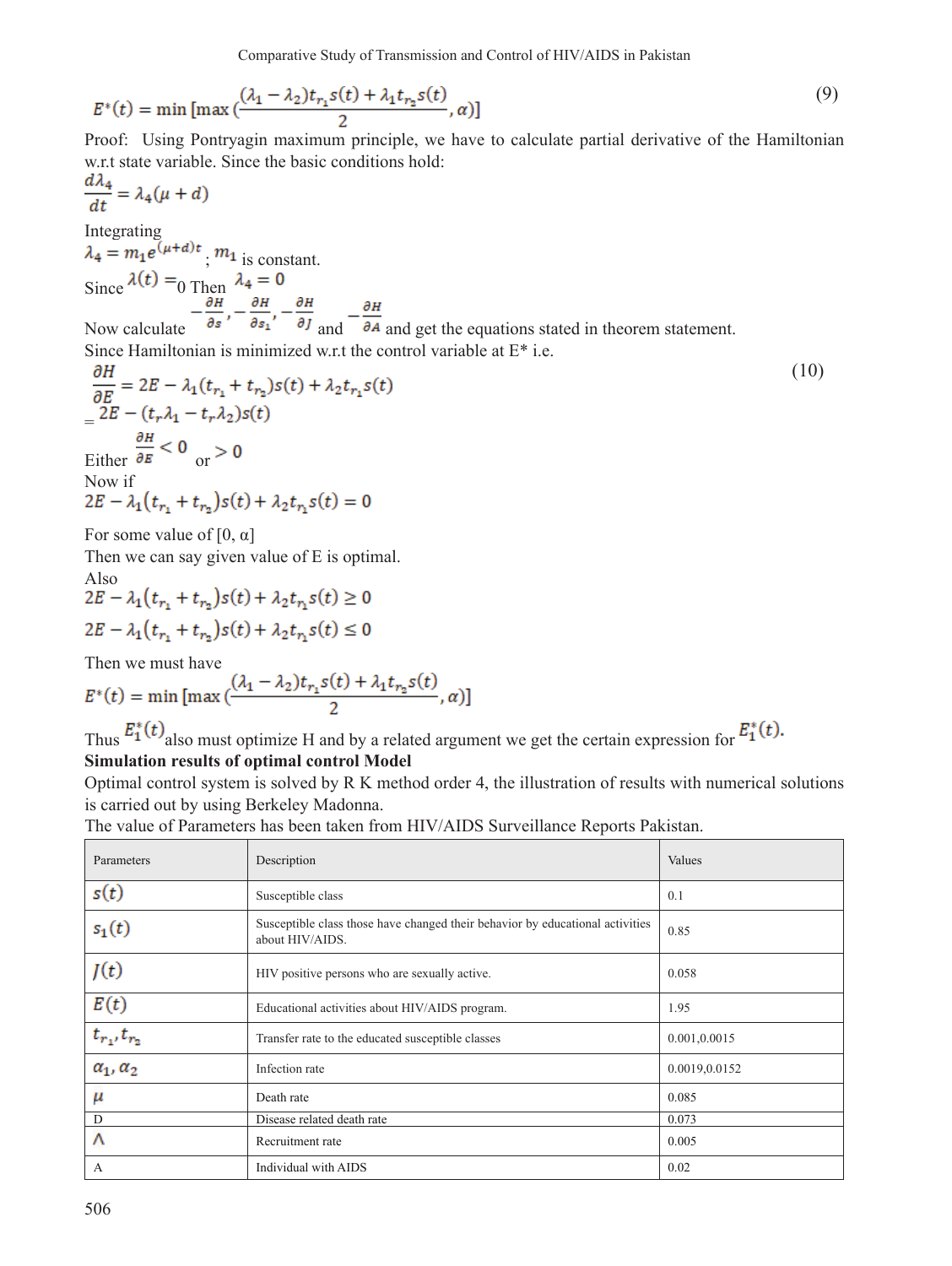Table 1. Parameters values with their description used in the above model.

Numerical result in figure 1 (a) shows that initially susceptible class increased after health awareness activities and optimal control treatment. In figure 1 (b) we observed that population of infected class is sharply increased without health education activities. This shows that we required treatment and health awareness. In figure 1 (c), it is observed that number of infected individuals is decreased due to optimal control system also decrease in AIDS individuals as well. Thus we conclude that we can control new infected class by propagation of control treatment and health disease awareness programs.



Figure 1. Simulation results of optimal control model.

### **Conclusion**

In our study,we highlighted the fact that optimal control system plays an important role to understand transmission dynamics of epidemics and predicting epidemics transmission.It was observed that number of infected individuals decreased due to optimal control system which also reduced the number of AIDS individuals as well. Thus, we concluded that we could control new infected class by propagation of control treatment and health disease awareness programs and the awareness to disease couldhelp people to adopt suitable preventive procedures to keep themselves away from the risk.

### **Author contributions:**

**Data gathering and idea owner of this study:**Syed Rizwan Ul Haq Tirmizi ,Nasiruddin Khan, Syed

### Talha Tirmizi.

**Study design:** Syed Rizwan Ul Haq Tirmizi

**Data gathering:** Syed Rizwan Ul Haq Tirmizi ,Nasiruddin Khan, Syed Talha Tirmizi, Syeda Amara Tirmizi

**Writing and submitting manuscript:** Syed Rizwan Ul Haq Tirmizi Syed Talha Tirmizi, Syeda Amara Tirmizi

**Editing and approval of final draft:** Syed Rizwan Ul Haq Tirmizi ,Nasiruddin Khan, Syed Talha Tirmizi, Syeda Amara Tirmizi

**Ethical clearance:** This article was approved by the ethics committee of University of Karachi, Karachi (Pakistan) before submission

# **Conflict of interest:** NIL

**Source of funding:** NIL